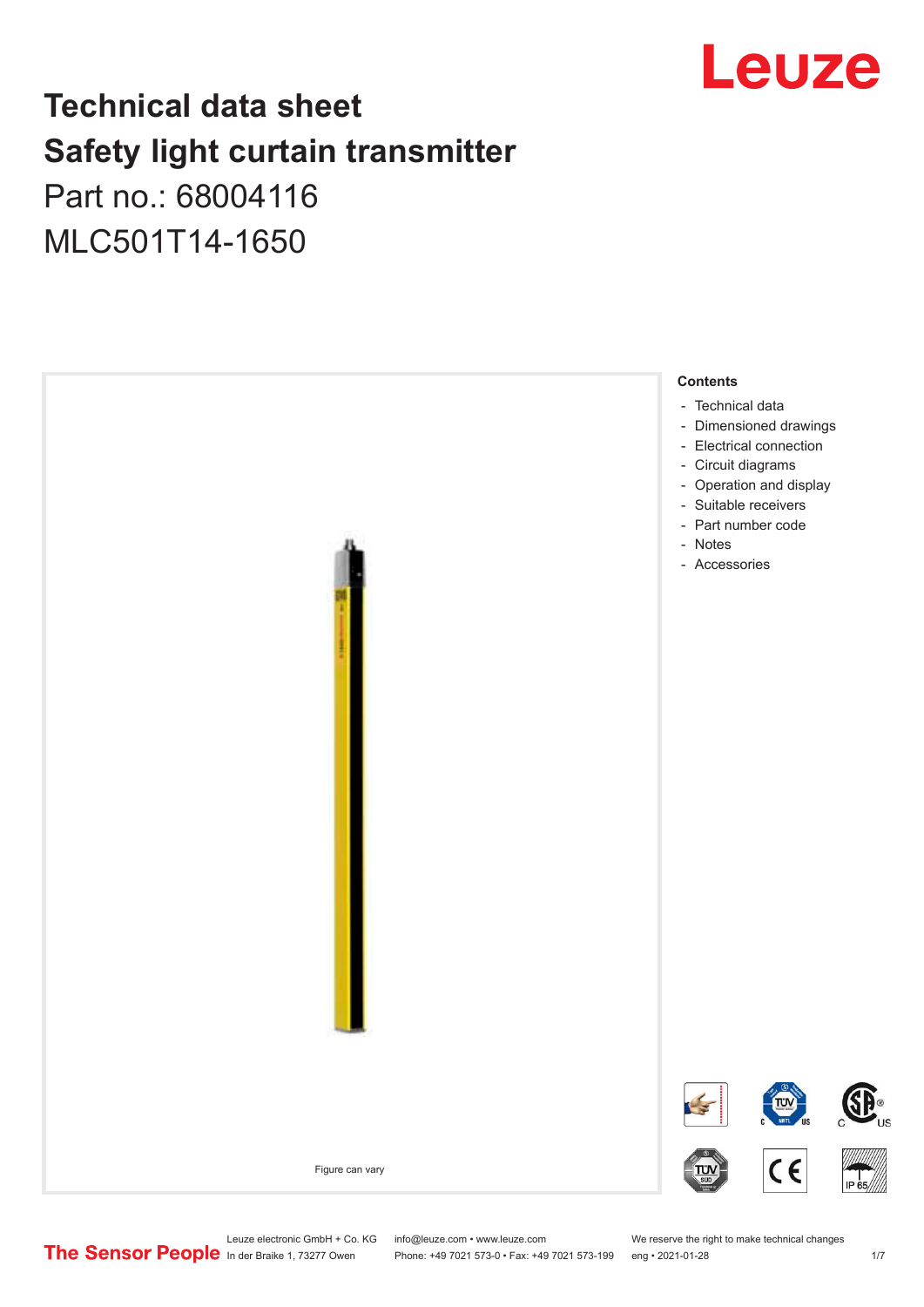## <span id="page-1-0"></span>**Technical data**

#### **Basic data**

| <b>Series</b>    | <b>MLC 500</b>         |
|------------------|------------------------|
| Device type      | Transmitter            |
| Contains         | 2x BT-NC sliding block |
| Application      | Finger protection      |
| <b>Functions</b> |                        |

**Functions** Range reduction

### Transmission channel changeover

#### **Characteristic parameters**

| <b>Type</b>          | 4, IEC/EN 61496          |
|----------------------|--------------------------|
| SIL                  | 3. IEC 61508             |
| <b>SILCL</b>         | 3. IEC/EN 62061          |
| Mission time $T_{M}$ | 20 years, EN ISO 13849-1 |

#### **Protective field data**

**Resolution** 14 mm **Protective field height** 1,650 mm<br> **Operating range** 0 ... 6 m **Operating range** 

#### **Optical data**

| Synchronization                 | Optical between transmitter and receiver     |
|---------------------------------|----------------------------------------------|
| Light source                    | LED, Infrared                                |
| <b>LED light wavelength</b>     | 940 nm                                       |
| <b>Transmitted-signal shape</b> | Pulsed                                       |
| LED risk group                  | Exempt group (in acc. with EN<br>62471:2008) |

#### **Electrical data**

| Protective circuit                 | Overvoltage protection  |
|------------------------------------|-------------------------|
|                                    | Short circuit protected |
|                                    |                         |
| Performance data                   |                         |
| Supply voltage $U_{\rm B}$         | 24 V, DC, -20  20 %     |
| Current consumption, max.          | 50 mA                   |
| <b>Fuse</b>                        | 2 A semi time-lag       |
|                                    |                         |
| Inputs                             |                         |
| Number of digital switching inputs | 1 Piece(s)              |
|                                    |                         |
| <b>Switching inputs</b>            |                         |
| <b>Type</b>                        | Digital switching input |
| Switching voltage high, min.       | 18 V                    |
| Switching voltage low, max.        | 2.5V                    |
| Switching voltage, typ.            | 22.5V                   |
| Voltage type                       | DC.                     |
|                                    |                         |
| Connection                         |                         |

**Number of connections** 1 Piece(s)

| <b>Connection 1</b>       |                   |  |
|---------------------------|-------------------|--|
| <b>Function</b>           | Machine interface |  |
| <b>Type of connection</b> | Connector         |  |
| <b>Thread size</b>        | M <sub>12</sub>   |  |
| <b>Material</b>           | Metal             |  |
| No. of pins               | $4$ -pin          |  |

# Leuze

| Cable properties                              |                        |
|-----------------------------------------------|------------------------|
| Permissible conductor cross<br>section, typ.  | $0.25$ mm <sup>2</sup> |
| Length of connection cable, max.              | $100 \text{ m}$        |
| Permissible cable resistance to<br>load, max. | $200 \Omega$           |
|                                               |                        |

#### **Mechanical data**

| Dimension (W x H x L)       | 29 mm x 1,716 mm x 35.4 mm |
|-----------------------------|----------------------------|
| <b>Housing material</b>     | Metal                      |
| <b>Metal housing</b>        | Aluminum                   |
| Lens cover material         | Plastic / PMMA             |
| <b>Material of end caps</b> | Diecast zinc               |
| Net weight                  | 1,800q                     |
| <b>Housing color</b>        | Yellow, RAL 1021           |
| <b>Type of fastening</b>    | Groove mounting            |
|                             | Mounting bracket           |
|                             | Mounting on Device Column  |
|                             | Swivel mount               |
|                             |                            |

#### **Operation and display**

| Type of display | ' FD.      |
|-----------------|------------|
| Number of LEDs  | 2 Piece(s) |

#### **Environmental data**

| Ambient temperature, operation     | 055 °C      |
|------------------------------------|-------------|
| Ambient temperature, storage       | $-30$ 70 °C |
| Relative humidity (non-condensing) | $095\%$     |

#### **Certifications**

| Degree of protection        | IP 65               |
|-----------------------------|---------------------|
| <b>Protection class</b>     | Ш                   |
| <b>Certifications</b>       | c CSA US            |
|                             | c TÜV NRTL US       |
|                             | <b>TÜV Süd</b>      |
| <b>Vibration resistance</b> | $50 \text{ m/s}^2$  |
| <b>Shock resistance</b>     | $100 \text{ m/s}^2$ |
| <b>US patents</b>           | US 6,418,546 B      |

#### **Classification**

| <b>Customs tariff number</b> | 85365019 |
|------------------------------|----------|
| eCl@ss 5.1.4                 | 27272704 |
| eCl@ss 8.0                   | 27272704 |
| $eC$ <sub>l</sub> $@ss$ 9.0  | 27272704 |
| eCl@ss 10.0                  | 27272704 |
| eCl@ss 11.0                  | 27272704 |
| <b>ETIM 5.0</b>              | EC002549 |
| <b>ETIM 6.0</b>              | EC002549 |
| <b>ETIM 7.0</b>              | EC002549 |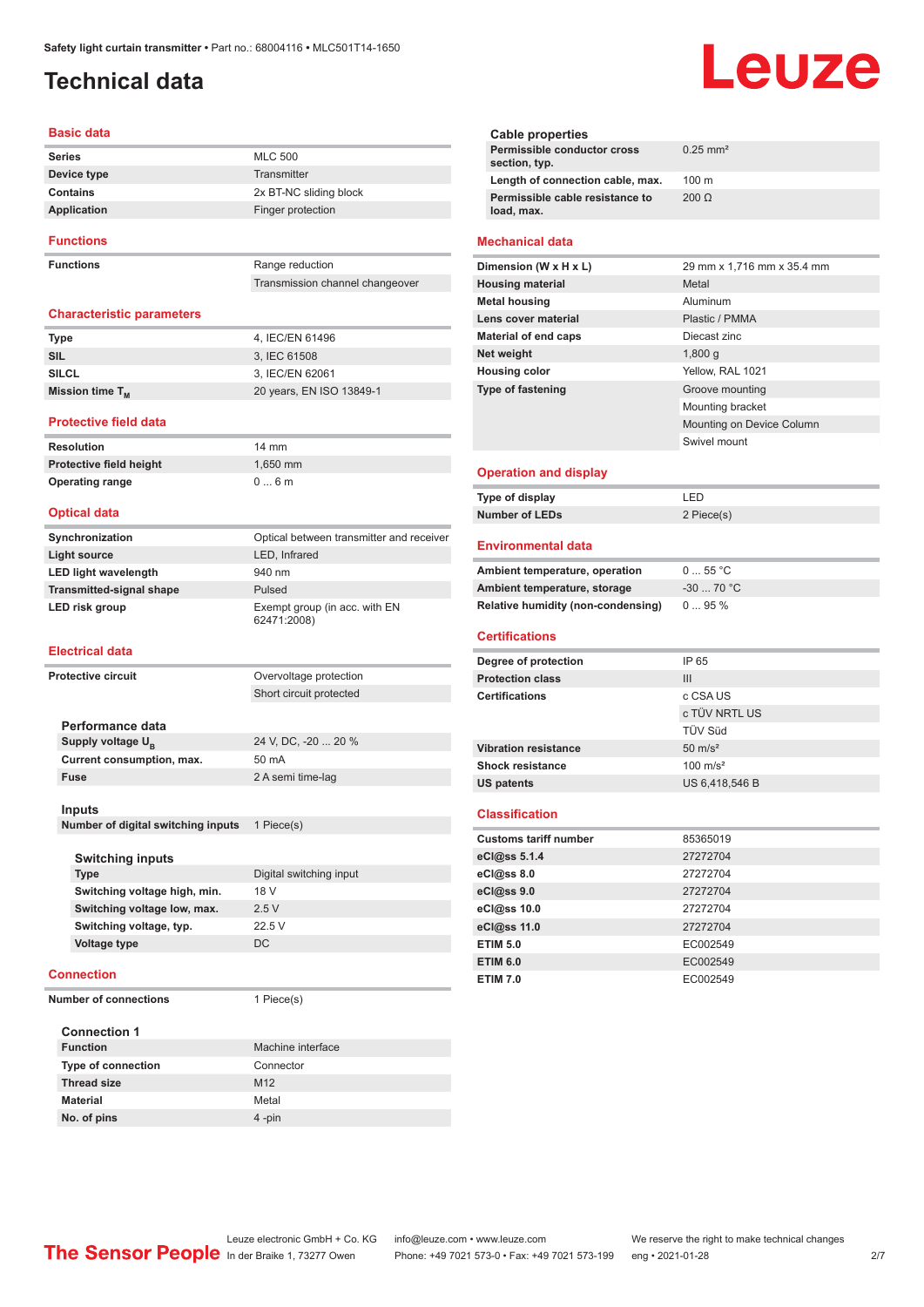## <span id="page-2-0"></span>**Dimensioned drawings**



All dimensions in millimeters

### Calculation of the effective protective field height  $H_{PFE} = H_{PFN} + B + C$



 $H<sub>PE</sub>$  Effective protective field height = 1662 mm

 $H_{\text{PFN}}$  Nominal protective field height = 1650 mm<br>A Total height = 1716 mm

Total height =  $1716$  mm

B 6 mm

C 6 mm

R Effective protective field height  $H_{PFE}$  goes beyond the dimensions of the optics area to the outer borders of the circles labeled with R.

## **Electrical connection**

#### **Connection 1**

| <b>Function</b>           | Machine interface |
|---------------------------|-------------------|
| <b>Type of connection</b> | Connector         |
| <b>Thread size</b>        | M12               |
| <b>Type</b>               | Male              |
| <b>Material</b>           | Metal             |
| No. of pins               | 4-pin             |
| Encoding                  | A-coded           |
| <b>Connector housing</b>  | <b>FE/SHIELD</b>  |

#### **Pin Pin assignment Conductor Conductor Color**

#### **1 1** VIN1 Brown **2** n.c. White **3** VIN2 Blue **4** RNG Black 3



2

1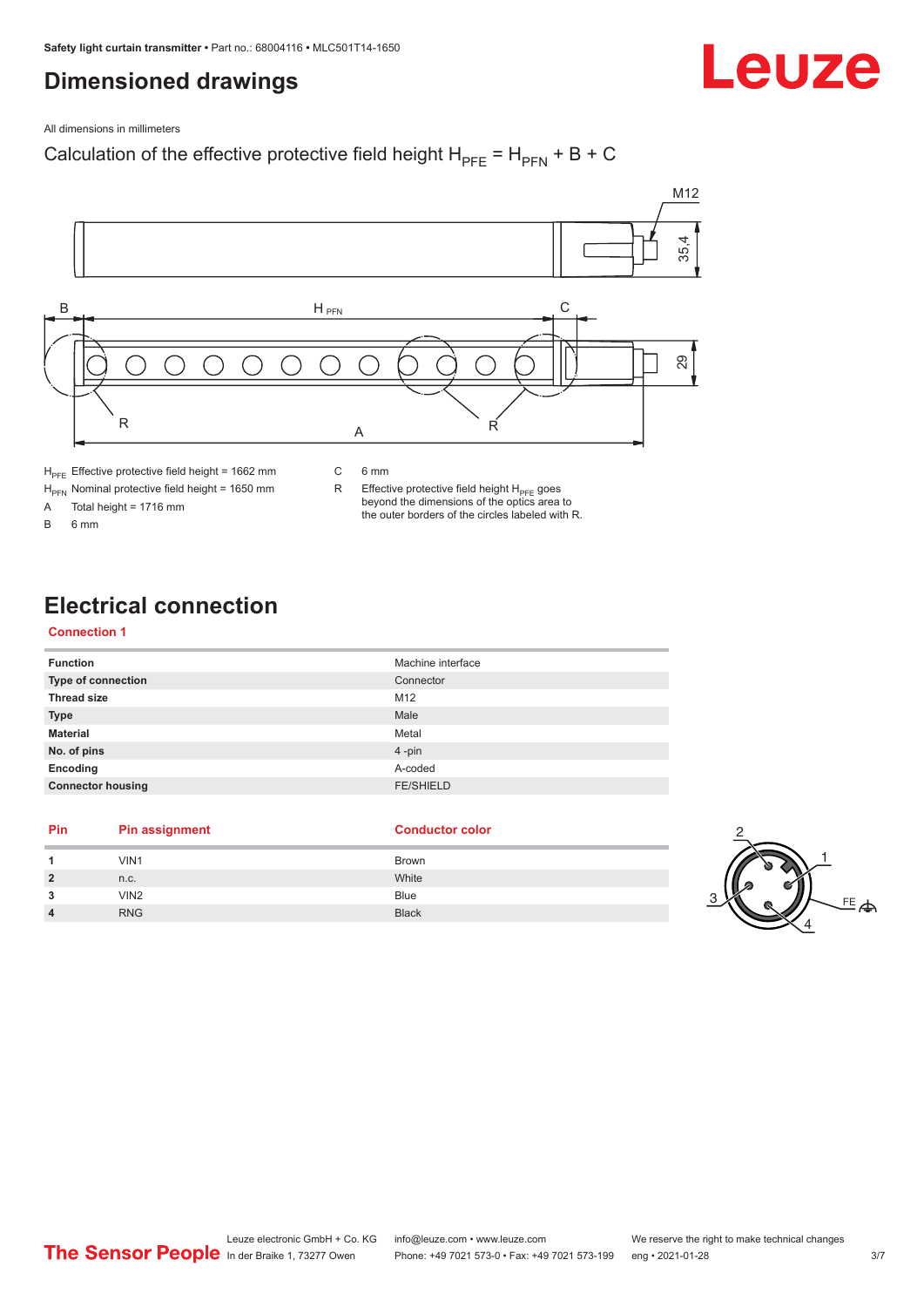## <span id="page-3-0"></span>**Circuit diagrams**

### Transmission channel C1, reduced range



Transmission channel C1, standard range



- 
- 

Leuze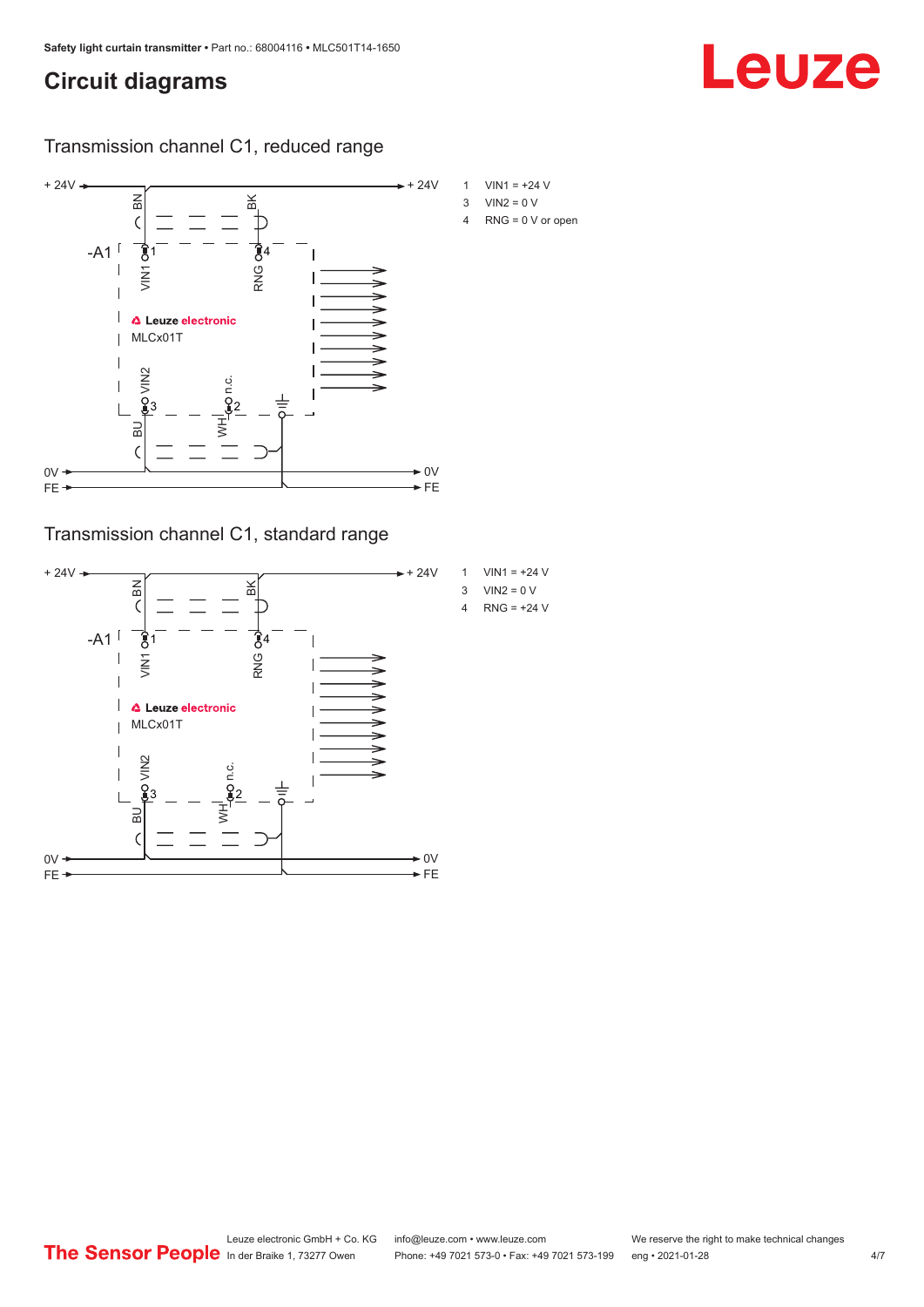## <span id="page-4-0"></span>**Circuit diagrams**

Transmission channel C2, reduced range



### Transmission channel C2, standard range



## **Operation and display**

| <b>LED</b>     | Display                                       | <b>Meaning</b>                                |
|----------------|-----------------------------------------------|-----------------------------------------------|
|                | Off                                           | Device switched off                           |
|                | Red, continuous light                         | Device error                                  |
|                | Green, continuous light                       | Normal operation                              |
| $\overline{2}$ | Green, flashing, 10 s long after switching on | Reduced range selected by the wiring of pin 4 |
|                | Off                                           | Transmission channel C1                       |
|                | Green, continuous light                       | Transmission channel C2                       |

#### Leuze electronic GmbH + Co. KG info@leuze.com • www.leuze.com We reserve the right to make technical changes<br>
The Sensor People in der Braike 1, 73277 Owen Phone: +49 7021 573-0 • Fax: +49 7021 573-199 eng • 2021-01-28 Phone: +49 7021 573-0 • Fax: +49 7021 573-199 eng • 2021-01-28 5/7

Leuze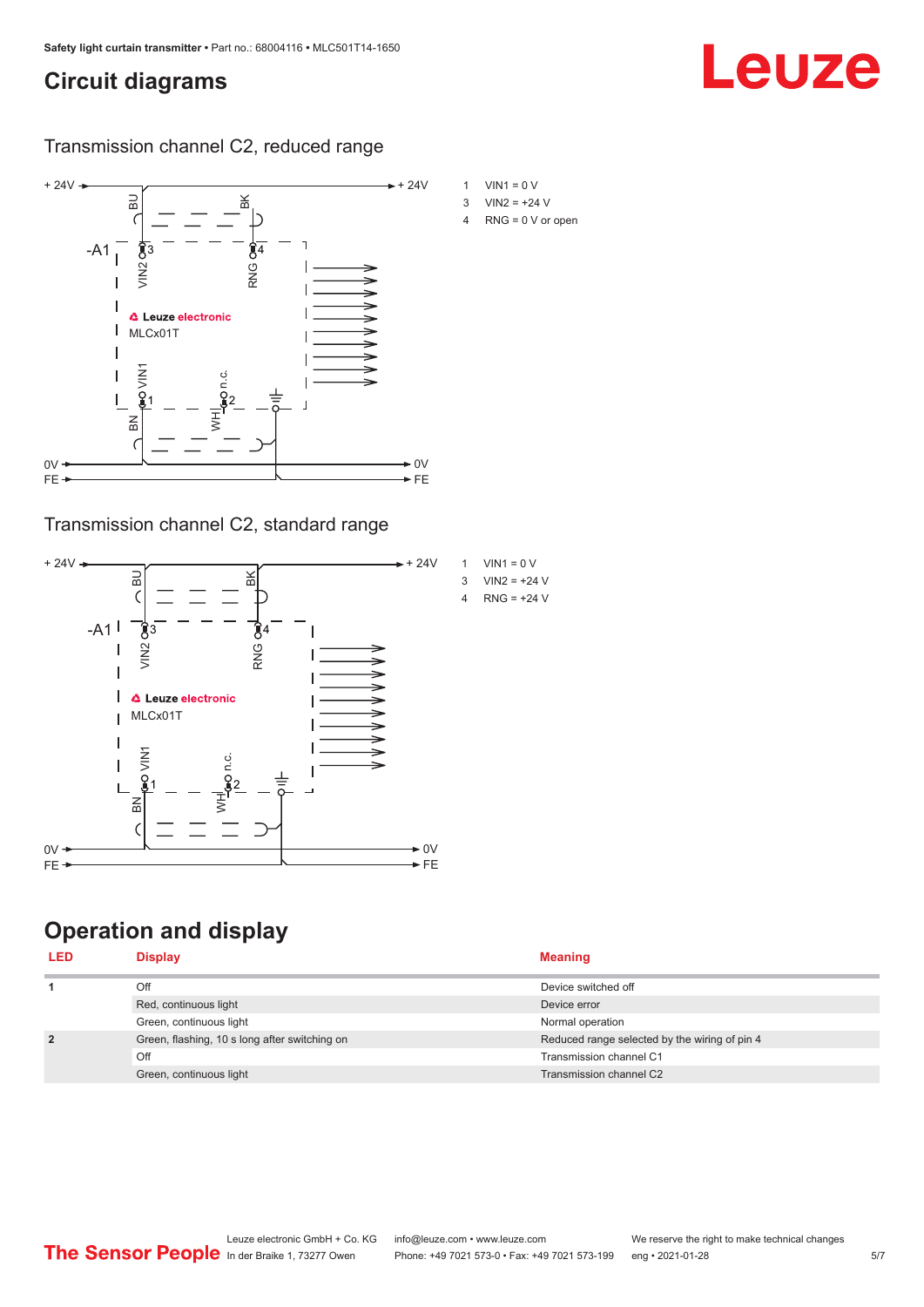## <span id="page-5-0"></span>**Suitable receivers**

## **Leuze**

| Part no. | <b>Designation</b> | <b>Article</b>                   | <b>Description</b>                                                                                                                                    |
|----------|--------------------|----------------------------------|-------------------------------------------------------------------------------------------------------------------------------------------------------|
| 68005116 | MLC511R14-1650     | Safety light curtain<br>receiver | Resolution: 14 mm<br>Protective field height: 1,650 mm<br>Response time: 36 ms<br>Connection: Connector, M12, Metal, 4-pin<br>Function package: Basic |

## **Part number code**

|            | Part designation: MLCxyy-za-hhhhei-ooo                                                                                                                                                                                                                                                      |
|------------|---------------------------------------------------------------------------------------------------------------------------------------------------------------------------------------------------------------------------------------------------------------------------------------------|
| <b>MLC</b> | <b>Safety light curtain</b>                                                                                                                                                                                                                                                                 |
| x          | <b>Series</b><br>3: MLC 300<br>5: MLC 500                                                                                                                                                                                                                                                   |
| уу         | <b>Function classes</b><br>00: transmitter<br>01: transmitter (AIDA)<br>02: transmitter with test input<br>10: basic receiver - automatic restart<br>11: basic receiver - automatic restart (AIDA)<br>20: standard receiver - EDM/RES selectable<br>30: extended receiver - blanking/muting |
| z          | Device type<br>T: transmitter<br>R: receiver                                                                                                                                                                                                                                                |
| a          | <b>Resolution</b><br>14: 14 mm<br>20:20 mm<br>30:30 mm<br>40:40 mm<br>90: 90 mm                                                                                                                                                                                                             |
| hhhh       | Protective field height<br>150  3000: from 150 mm to 3000 mm                                                                                                                                                                                                                                |
| ${\bf e}$  | <b>Host/Guest (optional)</b><br>H: Host<br>MG: Middle Guest<br>G: Guest                                                                                                                                                                                                                     |
| j.         | Interface (optional)<br>/A: AS-i                                                                                                                                                                                                                                                            |
| 000        | Option<br>/V: high Vibration-proof<br>EX2: explosion protection (zones 2 + 22)<br>SPG: Smart Process Gating                                                                                                                                                                                 |
|            | <b>Note</b>                                                                                                                                                                                                                                                                                 |
|            | $\&$ A list with all available device types can be found on the Leuze website at www.leuze.com.                                                                                                                                                                                             |

### **Notes**

| Observe intended use!                                                                                                                |
|--------------------------------------------------------------------------------------------------------------------------------------|
| $\&$ The product may only be put into operation by competent persons.<br>§ Only use the product in accordance with its intended use. |